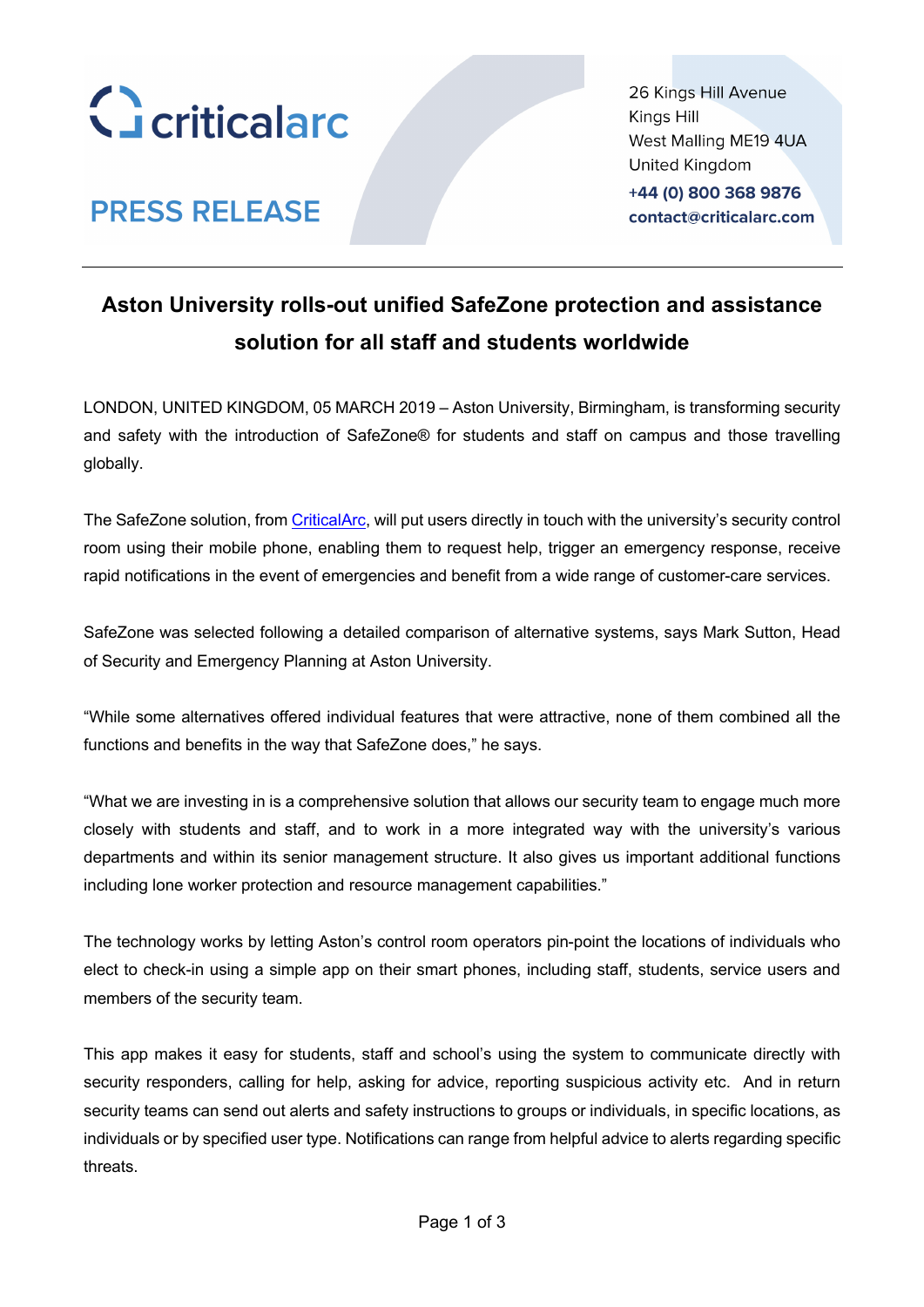

# **PRESS RELEASE**

26 Kings Hill Avenue Kings Hill West Malling ME19 4UA **United Kingdom** +44 (0) 800 368 9876

contact@criticalarc.com

Officers responsible for emergency response management can also monitor activity patterns of those who choose to check-in, seeing where people are gathering during an incident for example. And they can coordinate resources, keeping track of where known first aiders are, or seeing exactly how team members are deployed, minute by minute.

The benefits of SafeZone bring together features found in an assortment of systems – including loneworker protection - making them available in a unified, scalable package. There are also new options for users to collaborate with the growing global network of SafeZone system operators.

At Aston University stakeholders such as the students' union, staff and department heads have been fully engaged in the roll-out of the new system.

"Safety is a big issue, particularly for city centre campuses," says Mark Sutton. "Prospective students and parents want to know how well we look after our community, so we see SafeZone as an important new benefit."

Aston also has a growing international reputation and a significant placements programme, with students and staff travelling around the world to work.

With the ability to 'geo-fence' any location in the world that has a signal, the university's security team will now extend the same level of customer care and safety monitoring to all users, whether they are on campus, in accommodation blocks or associated sites around the city, or working abroad, says Darren Chalmers-Stevens, Managing Director EMEA and APAC for CriticalArc.

"We are delighted to be working with Aston University's security and emergency response team to help them provide the best available monitoring and protection for all their people, in all situations and wherever they are. In addition, they are benefiting from a wide set of extra functions which would otherwise have to be purchased separately - including lone worker protection and health & safety compliance."